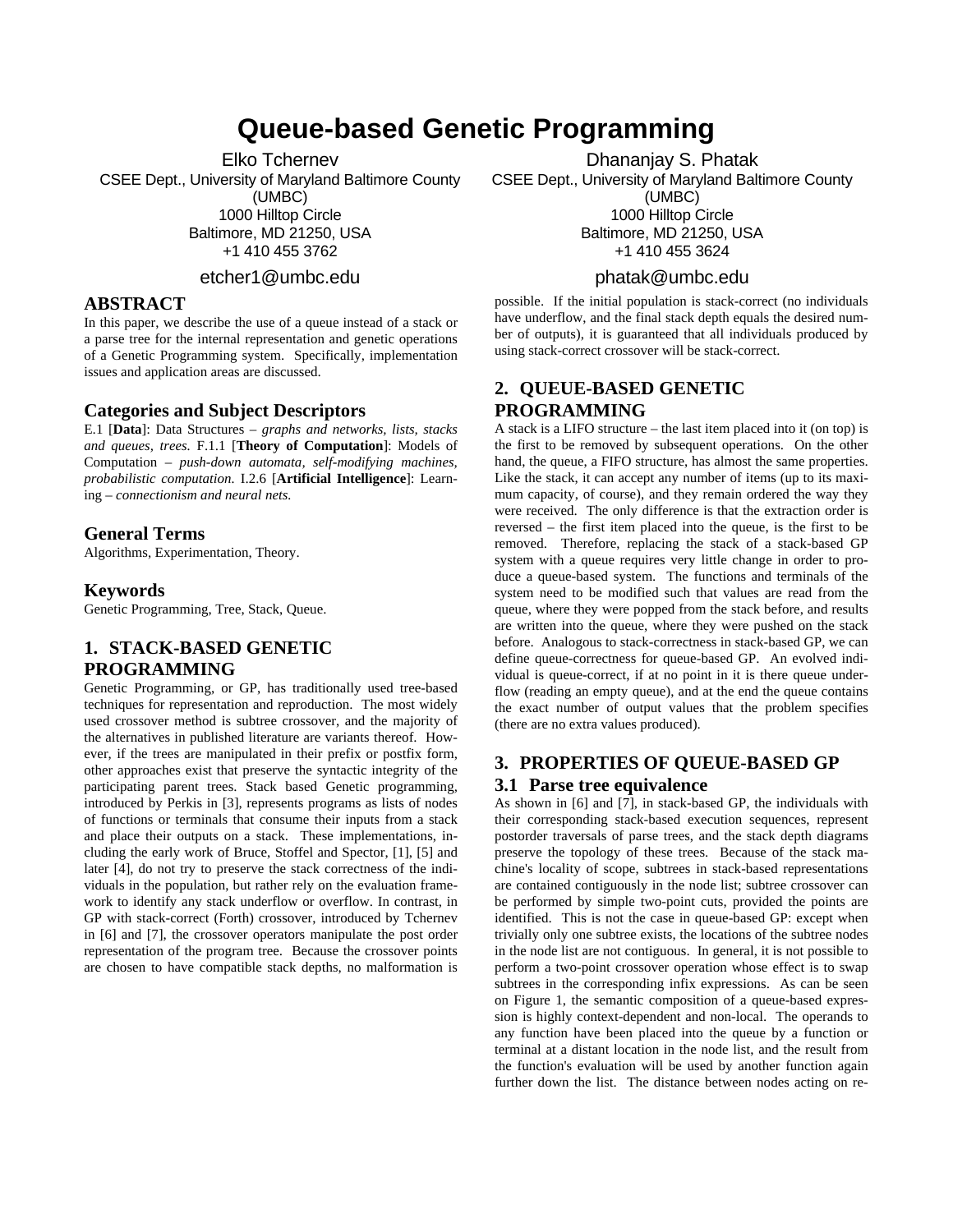lated data, is, of course, the queue length; only after all earlier items are acted on, can a particular data item be modified.

#### **3.2 Crossover possibilities**

Since the queue, from a black-box perspective is equivalent to a stack (ignoring the order of items for a moment), it is possible to perform the same crossover operations as in stack-based GP, and obtain queue-correct individuals. Using queue length instead of stack depth for crossover point choice, all the stack-correct crossover methods from [7] can be applied. (They are One-Point, Two-Point, Subtree and Delta). Their effects on the participating individuals' parse trees, however, are very different from the effects in Stack-based GP.









| linear representation with queue |  |
|----------------------------------|--|
| length at each node              |  |



**Figure 1. A sequence of nodes, their corresponding queue picture and parse tree** 

The rule for subtree crossover in stack-based GP can be mechanically applied in queue-based GP, and will produce queue-correct individuals. The effect on the parse-tree equivalents will definitely be different from exchanging subtrees. Similarly, the effects of the other crossovers will be different from their effects in stack-based GP, as can be seen in Figure 2, Figure 3 and Figure 4.

#### **4. APPLICATION DOMAINS**

Crossover in queue-based GP is particularly disruptive. In traditional tree- or stack-based GP, a sequence of nodes taken from one individual and placed into another, preserves its data cohesion to some extent. Its function nodes can operate on data from leaf nodes that are contained in the same node sequence. In queuebased GP, the likelihood of this happening is much lower.



**Figure 2. Crossover point selection and result using the "subtree" rule** 

Guest functions operate on items in the queue that were most likely placed there by nodes in the host individual, and guest leaf nodes produce data to be used away from them, most likely by host functions. In order to maintain some sort of data cohesion,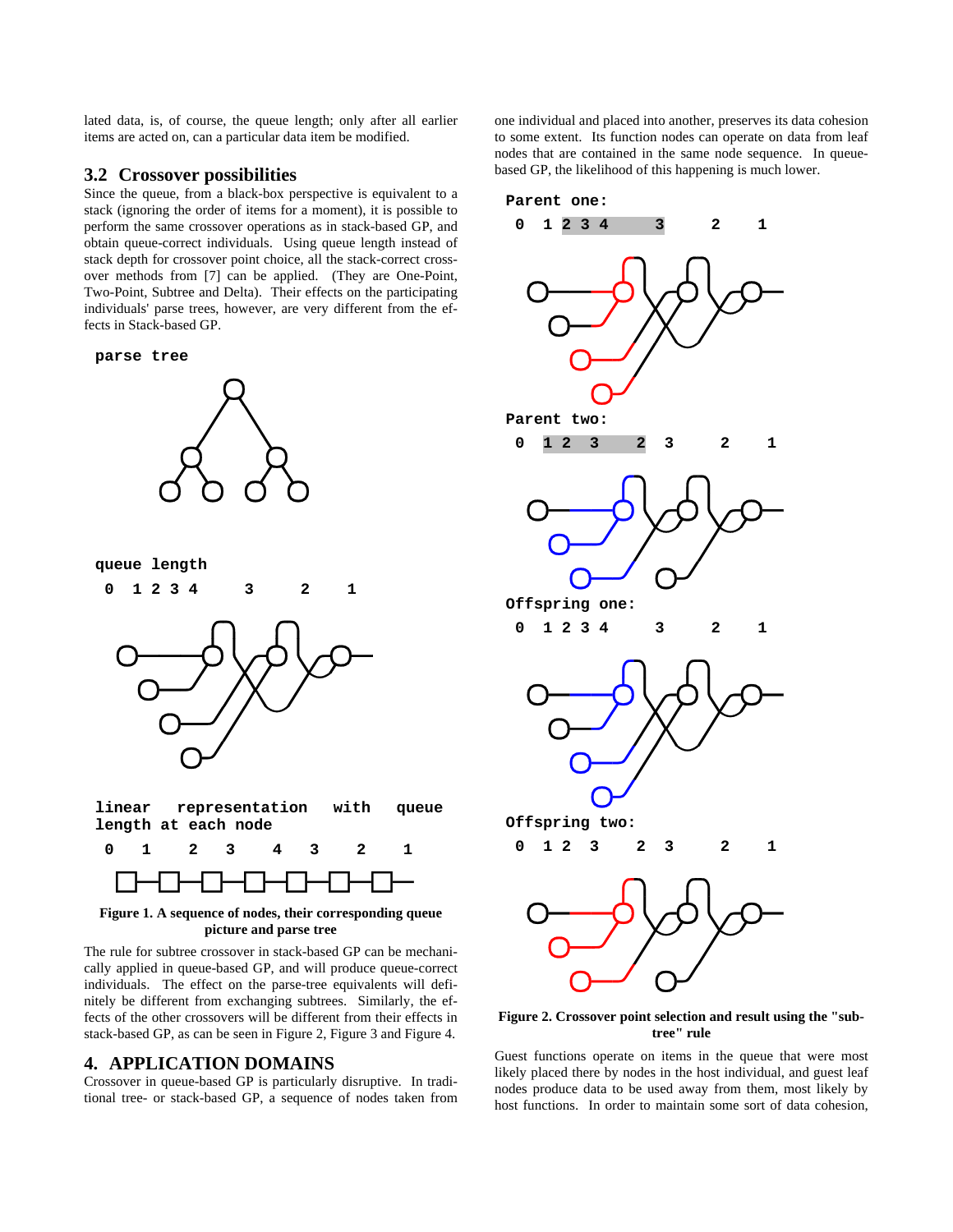the crossover segment needs to be sufficiently long, and to be placed in a context with the same overall queue length. Therefore, the application of queue-based GP to evolve highly modular programs with short useful building blocks, for example any of the Parity problems, is not recommended.

**Parent one:** 







 **0 1 2 3 2 3 2 1** 



 **0 1 2 3 4 3 2 1**



**Figure 3. Crossover point selection and result using the "twopoint" rule** 

A more suitable domain would be evolving complex functions with no repeated internal structure, or situations where the entire contents of the queue must be processed in some manner that is not local. The second case is particularly matched to the structure

of layered feed-forward neural networks. If the items in the queue are activations from a previous layer, and a sequence of functions represents neural network nodes, then the processed results go to the other end of the queue, out of the way of the results from the previous layer that are still being processed.









 **0 1 2 1 2 1** 



**0 1 2 3 4 5 4 3 2 1**



**Figure 4. Crossover point selection and result using the "delta" rule** 

This is much better than in stack-based GP for evolving neural networks, where the results from a node go to the top of the stack